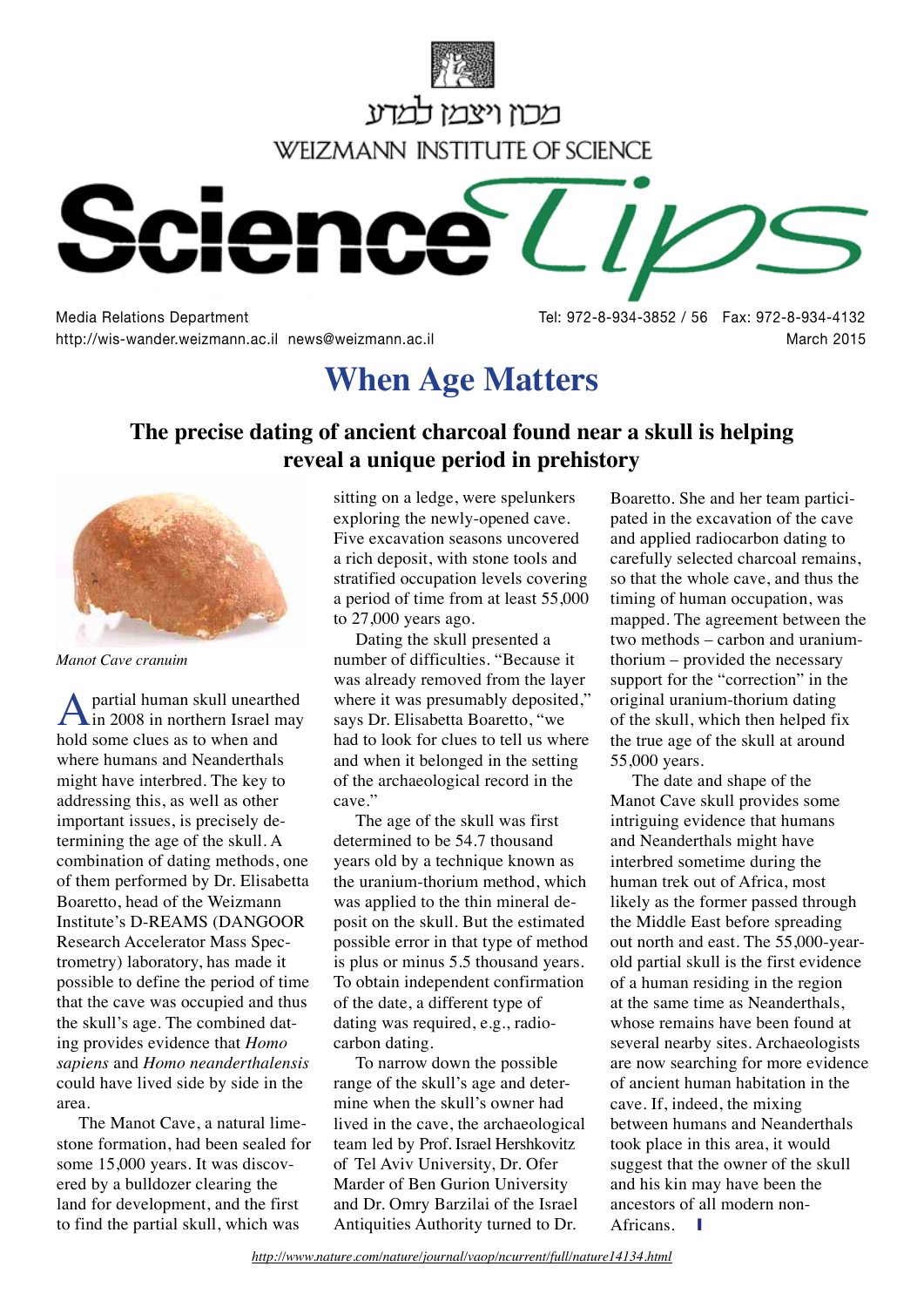### **A Message to the Moon**

#### **SpaceIL and the Weizmann Institute will host an online space trivia game leading up to Science Education Week**



 $\Omega$  paceIL – a nonprofit organiza- $\bigcup$  tion dedicated to landing the first Israeli spacecraft on the Moon – and the Weizmann Institute of Science will be hosting an online game full of fun and prizes. This interactive Space Trivia Game, "Super Moon," will test the participants' knowledge of the solar system, the Moon, space exploration and, of course, the unmanned mission that SpaceIL plans to send to the Moon. The game will launch online at the beginning of March, 2015, and the winners will be announced during Science Education Week at the Weizmann

Two hearts, said Keats, can<br>beat as one; but a study led by Weizmann Institute scientists in collaboration with researchers from the University of Pennsylvania shows that sometimes a single heart muscle cell can beat as more than two dozen. The findings, reported recently in *Nature Communications*, provide an extremely detailed glimpse into the mechanisms behind normal and irregular heart muscle cell contractions. The study may help define the limitations of existing therapies for

Institute of Science (March 22-29).

Super Moon will be offered to two age groups: 6-11 and 12-18. All entrants will win the opportunity to send a personal message to the Moon. The winners of the game will get the chance to join the SpaceIL team: They will receive official SpaceIL shirts and they will become members of the organization's "young advisers" forum, a focus group for its educational activities.

In addition to the game, SpaceIL will be offering a series of activities on the Weizmann campus over the course of the Science Education

## **In a Heartbeat**

abnormal heartbeat and, in the future, suggest ways of designing new ones.

Each heart muscle cell consists of numerous parallel filaments comprising repeated subunits. When the heart beats, each individual filament contracts to produce muscle cell contractions.

Optimally, all the filaments should contract in a synchronized manner, thus ensuring the greatest amplitude of contraction for each muscle cell, and ultimately, the strongest and most effective beating of the entire

Week. These include a workshop focused on the scientific experiment planned by SpaceIL to explore the Moon's magnetic field; it will have participants looking for magnetic properties in rocks they find in the Clore Garden of Science. Another workshop will be given for teachers; and a number of lectures will be offered to the general public on the subject of the Israeli "space race."

SpaceIL was founded at the end of 2010 by three young engineers: Yariv Bash, Kfir Damari and Yonatan Weintroub, to compete in the Google Lunar XPrize competition, an international race to the Moon. The first prize is \$20 million; as the only Israeli team out of 18 teams competing, SpaceIL is building a very small, very smart spacecraft for its landing. SpaceIL is committed to using any potential prize money to promote science and scientific education in Israel, to ensure that Israel will continue to live up to its reputation for excellence in these fields. Through this mission, SpaceIL aspires to create a new "Apollo effect," inspiring the next generation to think differently about science, technology, engineering and math (STEM).

Prof. Oded Aharonson and Dr. Avi Barliya of the Weizmann Institute's Earth and Planetary Sciences Department, who lead the SpaceIL science experiment team, will be participating in the activities.  $\blacksquare$ 

heart. However, a new theoretical model proposed and analyzed by Prof. Samuel Safran and postdoctoral fellow Dr. Kinjal Dasbiswas of the Weizmann Institute's Materials and Interfaces Department suggests that the filaments contract together only when their subunits, and subunit boundaries, are aligned with one another. Since such alignment usually only happens among a limited number of neighboring filaments, these contract together as a bundle, but each such bundle contracts out